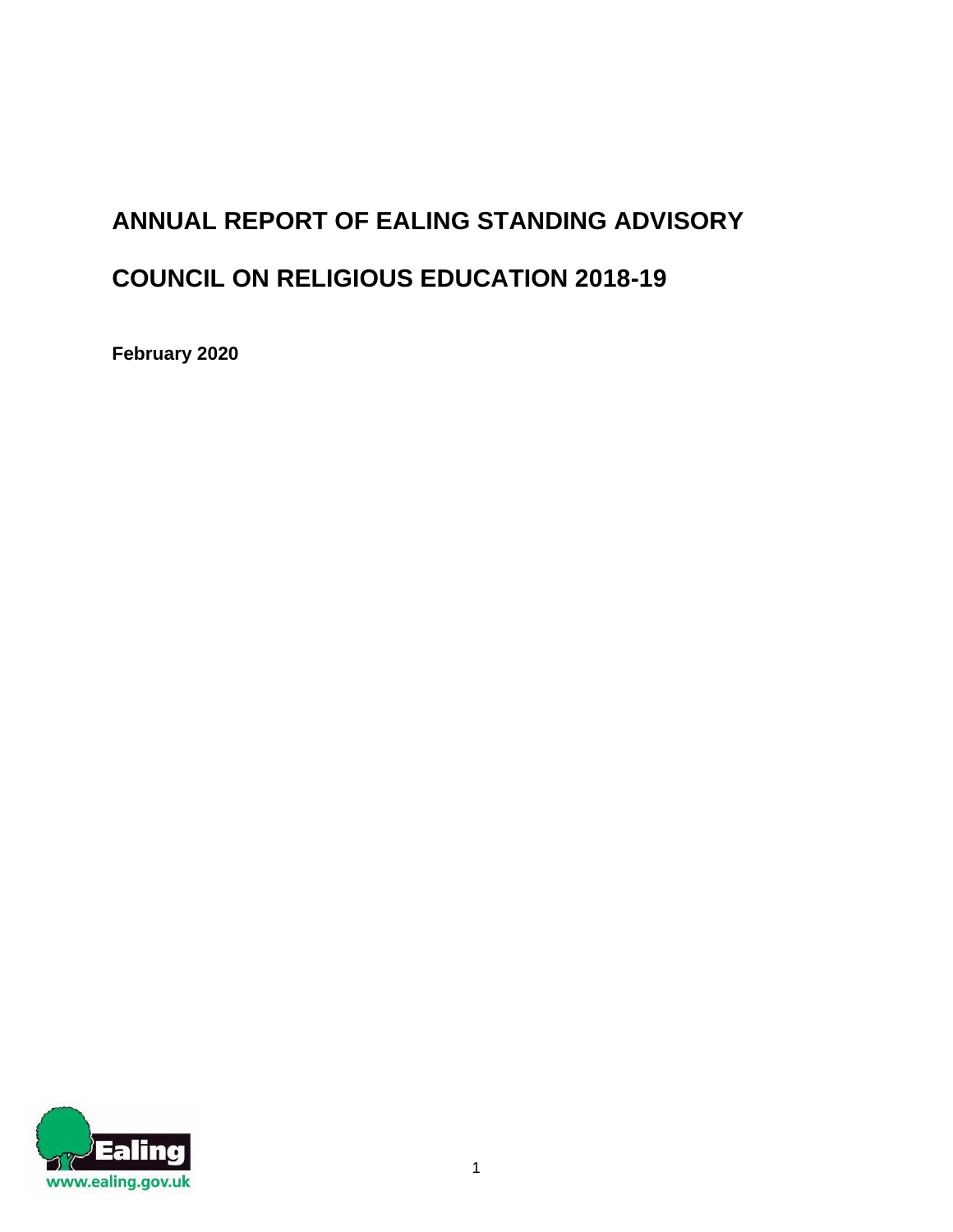#### **FOREWORD FROM THE CHAIR**

*Welcome to the Annual Report of the Ealing Standing Advisory Council for Religious Education (SACRE). Firstly, I would like to take the time to thank all of the dedicated members of the Ealing SACRE, schools and teachers for the work they have undertaken with collective worship and teaching religious education in the Borough.*

*This is my second year as Chair of the SACRE, and I welcome your continued support to the body and your valuable input to our work.*

*As you can see from our Annual report, we have undertaken a great deal of positive work. During last year we began the important work of preparing for the review of the Agreed Syllabus for Religious Education in the Borough and look forward to seeing the new syllabus in place for next year.*

*I would like to take the time to congratulate our schools for their work in helping improve the outcomes of children in our borough. Over 90% of our schools are rated either good or outstanding (significantly higher than the national average) and educational achievement is improving at all key stages. From our survey of primary schools in summer 2019 the vast majority follow the Agreed Syllabus units with about 70% of*



*primary schools dedicating up to an hour for RE each week. Take-up of Religious Studies GCSE is strong in Ealing with 59% of students entered for the subject. Progress is well above average contributing to Ealing's outstanding position of being 1st in the country for the KS4 Progress 8 measure. Over 100 students also take Religious Studies A level with over a half from non-faith schools.*

*This is excellent news for our borough, and testament to the hard work of our primary school and Religious Education teachers across our schools. We are also fortunate in Ealing to be able to run subject networks for our primary and secondary schools as part of the Ealing Learning Partnership programme.*

*I* would also like to thank our SACRE members and school staff for their continued work in *supporting collective worship in our schools including applications for collective worship determinations which a number of our schools in Ealing apply for each year. Many thanks to you all.*

*Cllr Tariq Mahmood Chair of the Ealing SACRE*

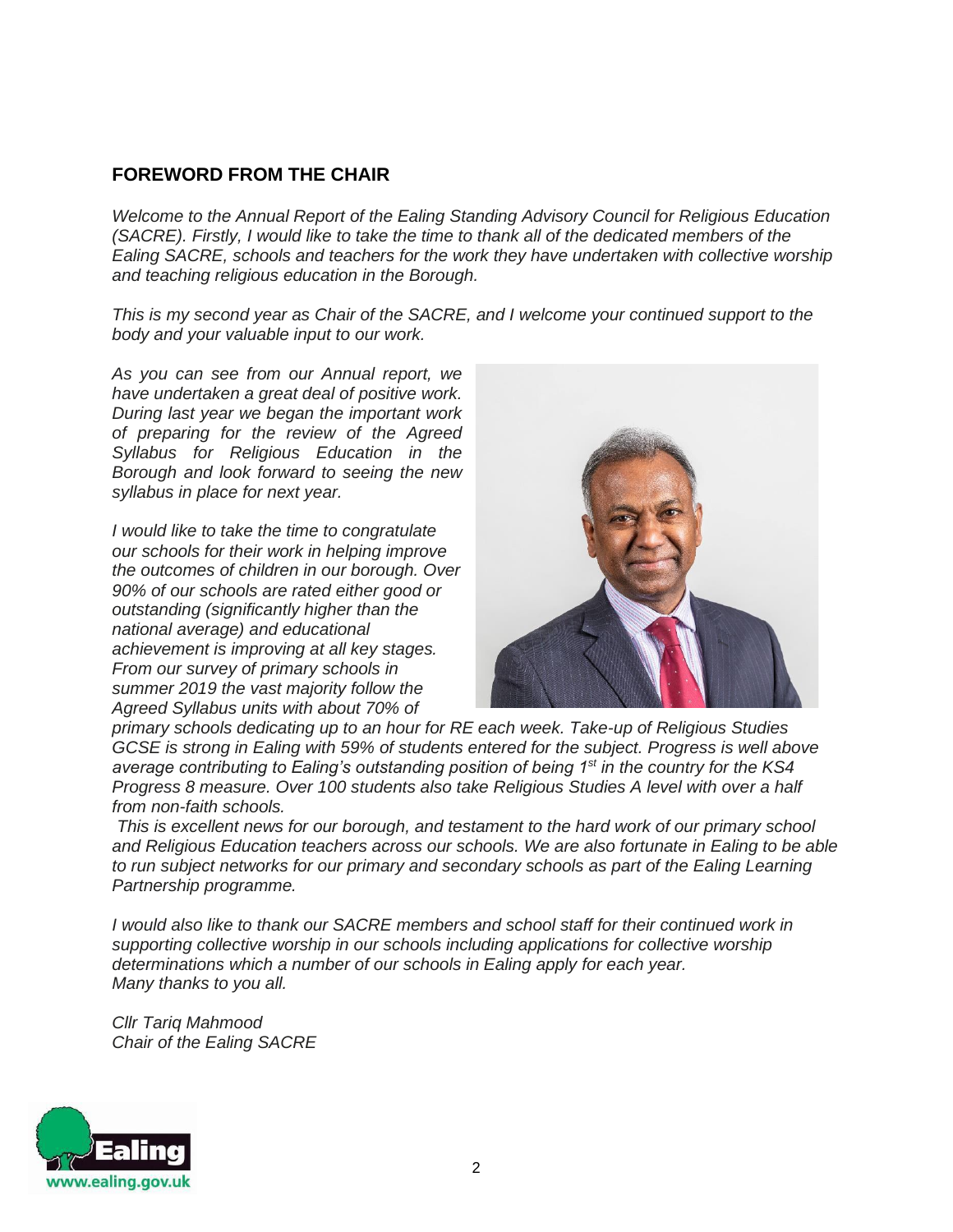# **1.0RELIGIOUS EDUCATION**

#### **1.1Agreed Syllabus**

The Agreed Syllabus for Religious Education in the London Borough of Ealing was produced in 2014 and is called **Sowing the Seeds of the Future: An Exploration of Human Beliefs and Values**. This syllabus was unanimously approved by the Agreed Syllabus Conference on 8th July2014 and ratified by LB of Ealing Cabinet on 22<sup>nd</sup> July, to be implemented in LB Ealing community schools from September 2014.

The document is available via:

[https://www.egfl.org.uk/sites/default/files/School\\_effectiveness/Religious\\_E](https://www.egfl.org.uk/sites/default/files/School_effectiveness/Religious_Education/Guidance/Sowing_the_seeds_Nov14.pdf) [ducation/Guidance/Sowing\\_the\\_seeds\\_Nov14.pdf](https://www.egfl.org.uk/sites/default/files/School_effectiveness/Religious_Education/Guidance/Sowing_the_seeds_Nov14.pdf)

It remains the legally binding document for all local authority maintained and voluntary controlled schools in the Borough.

Schools are required to teach all of the units prescribed by the syllabus, but must fill any gaps with their own school-based units. Most of the prescribed units build on tried and tested materials from the previous syllabus, but several new units were added in Key Stages 2 and 3.

It should be noted that the schemes of work are posted at:

[https://www.egfl.org.uk/elp-services/teaching-and](https://www.egfl.org.uk/elp-services/teaching-and-learning/curriculum/curriculum-subjects/religious-education/re-3)[learning/curriculum/curriculum-subjects/religious-education/re-3](https://www.egfl.org.uk/elp-services/teaching-and-learning/curriculum/curriculum-subjects/religious-education/re-3)

These are examples only; they are not prescriptive, and teachers are welcome to amend and adapt them in accordance with the requirements of the syllabus.

#### **1.2 Review of Agreed Syllabus**

A review of the Agreed Syllabus in line with the statutory requirement to review the syllabus every five years began in spring 2019. A consultation document was sent to schools and primary and secondary teachers were given the opportunity to feedback on the current syllabus at their springterm network meetings. A further meeting was held on Friday 3rd May 2019 to enable teachers to compare the current syllabus with other options.

The outcome of the consultation was reported to the summer SACRE meeting. This meeting was also attended by Reverend Andrew Williams, Senior Lecturer in Religious Education and Theology, University of Roehampton and it was agreed by SACRE that he would be commissioned



to review the Ealing Agreed syllabus. It is planned that the new syllabus will be available for teaching from September 2020.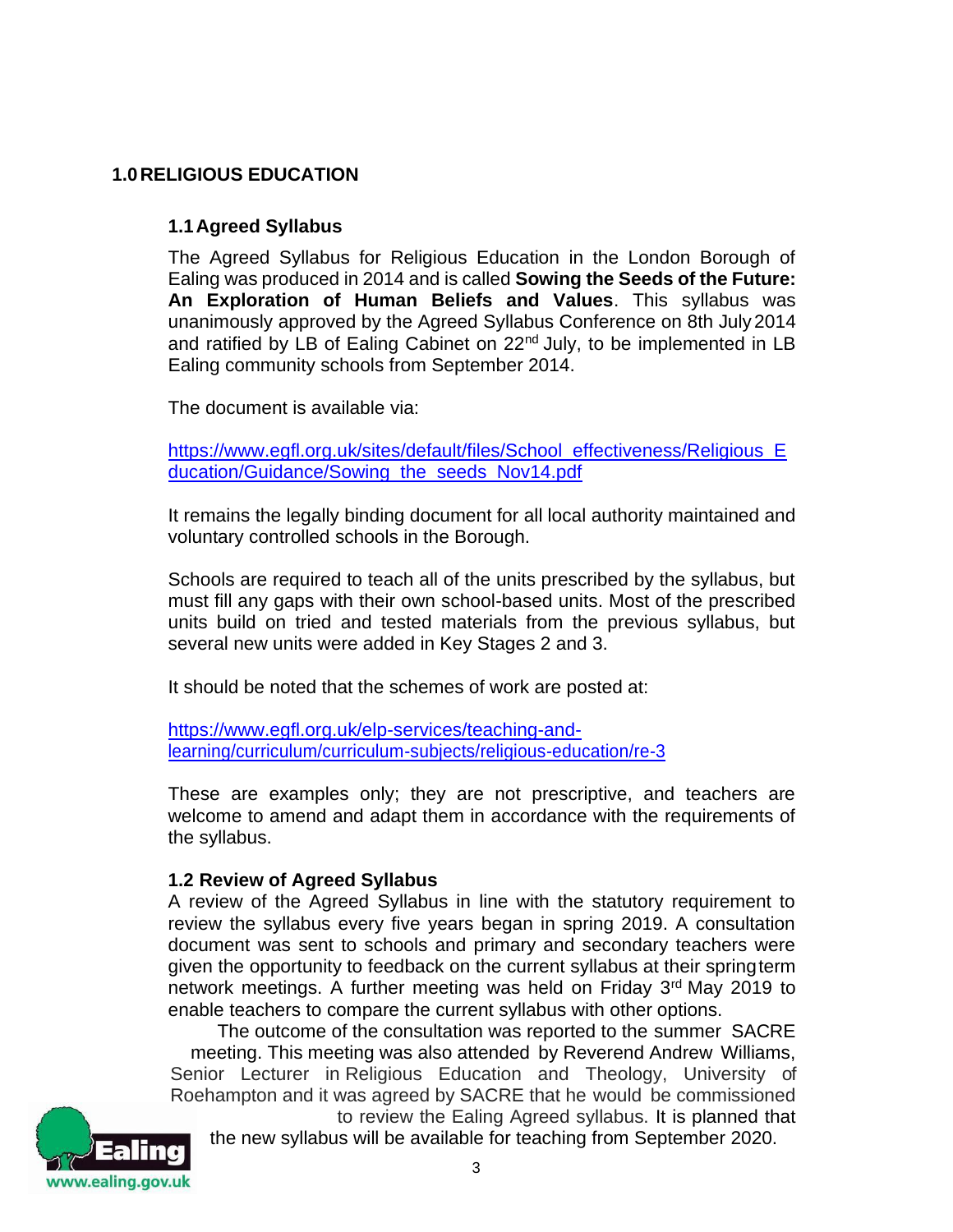# **1.3 Standards in RE**

SACRE used to monitor standards in RE by carrying out an annual analysis of OFSTED reports. In 2018-19, SACRE members continued to regret the fact that current OFSTED arrangements make it extremely difficult for them to carry out this statutory duty, as the necessary evidence is no longer available. SACRE members therefore sought other ways in which to monitor standards in RE, such as supporting RE teachers in LA schools and also considered whether or not to monitor the RE aspects of school websites in the future.

#### **Key Stage 4**

In four of the seven maintained schools without religious designation: Brentside High School, Greenford High School, The Ellen Wilkinson School for Girls and Villiers High School the whole cohort sits Religious Studies GCSE. Across Ealing as a whole 59% of students sat RS GCSE in 2019 in state funded schools. They achieved a Progress 8 score (for all Ealing state funded high schools) of 0.63 which is Well Above Average. The entries and standards achieved in Religious Studies GCSE over time can be seen inthe table below.

| <b>GCSE</b>                      | 2017<br>(A*-C)        | 2018<br>(new GCSE)         | 2019                       |  |  |
|----------------------------------|-----------------------|----------------------------|----------------------------|--|--|
| <b>Number of</b><br>students / % | 1674 (61%)            | 1473 (52%)                 | 1733 (59%)                 |  |  |
| <b>Progress 8</b>                | 0.43<br>Above average | 0.82<br>Well above average | 0.63<br>Well above average |  |  |
| % 9-4 /A*-C                      | 77%                   | 74%                        | 75%                        |  |  |

#### **Post 16**

122 students took Religious Studies A level in 2019 at Ealing state funded high schools. Over half of the students (69) were in schools without a religious designation. 97% of students passed the A level exam, 71% gained A\*-C and 40% gained A\*-B. The entries and standards in Religious Studies A level over time can be seen in the table below.

| A level      | 2017      | 2018<br>(new A level) | 2019     |
|--------------|-----------|-----------------------|----------|
| Number of    | 147 (11%) | 105 (8%)              | 122 (9%) |
| students / % |           |                       |          |
| $%A-E$       | 100%      | 100%                  | 97%      |
| $%A-C$       | 80%       | 87%                   | 71%      |
| $%A-B$       | 57%       | 53%                   | 40%      |

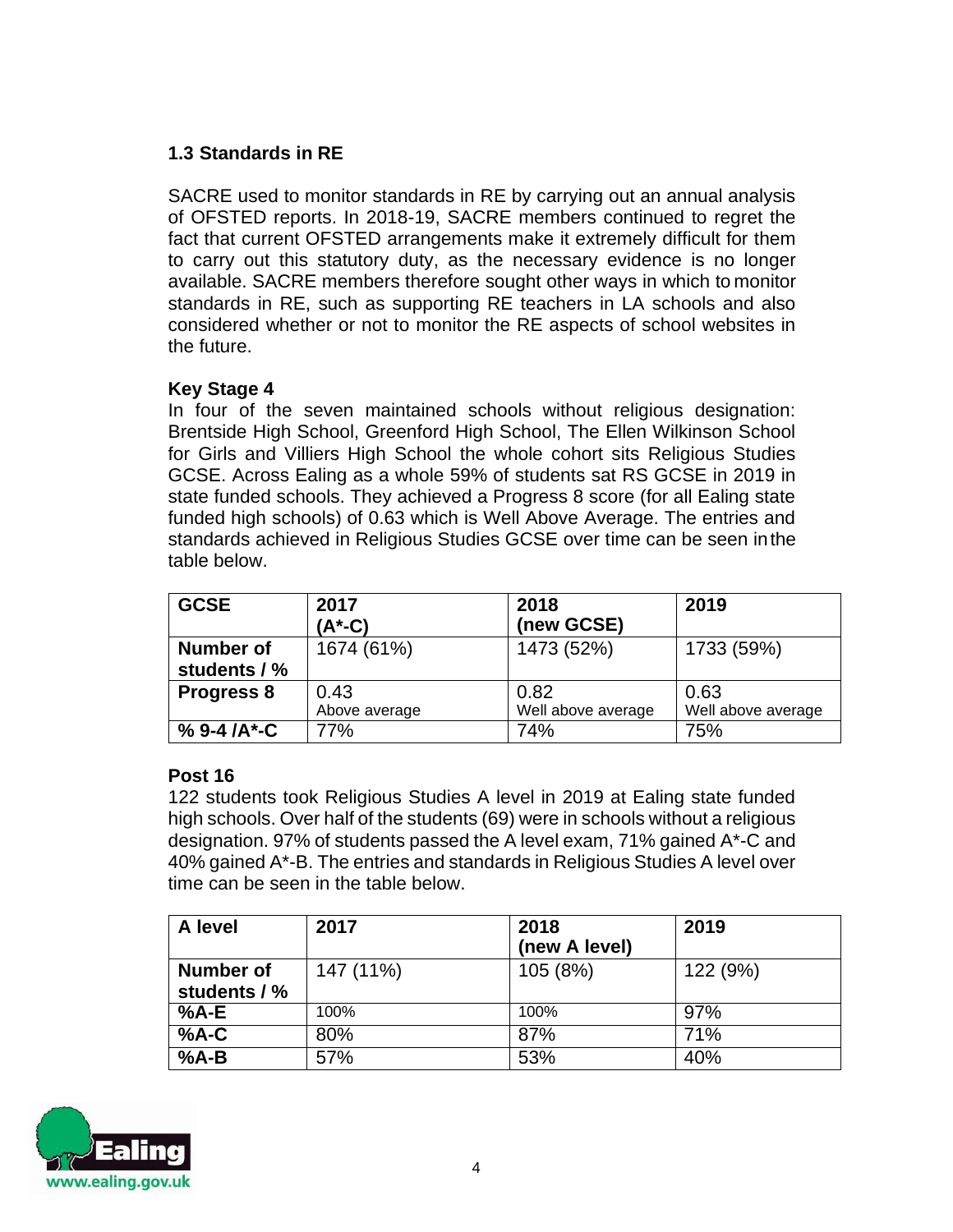#### **2.0 IN-SERVICE TRAINING: RELIGIOUS EDUCATION AND COLLECTIVE WORSHIP**

#### **2.1 RE networks**

The Authority offers a basic programme of in-service training and collaborative working for schools.

#### **Primary and special schools**

SACRE members were pleased to note that there continue to be termly meetings for Subject Leaders for RE in primary and special schools. During 2018 -19, these meetings took place at Ealing Education Centre on and were co-ordinated by staff members from the Ealing Learning Partnership. The meeting dates were:

- 08 November 2018, 15:00 17:00
- 21 March 2019, 15:00 17:00
- 06 June 2019, 15:00 17:00

Participants were given opportunities to:

- explore practical strategies for teaching and learning in the subject
- consider how we can plan for effective learning and teaching in RE
- analyse how and why should we assess in RE and how we can do this effectively
- Provide feedback on the current Agreed syllabus in preparation for its review

Feedback from these meetings is positive.

#### **High Schools**

The high school RE subject leader network is run as part of the Ealing Teaching School Alliance (ETSA) programme of subject networks. In 2018-19 the network lead was Emma Lauder, Head of RE at Brentside High School. A half-day subject conference was also held in the November 2018.

The dates of the meetings in 2018-19:

- Wednesday 14 November 2018 2.00-5.00pm
- Wednesday 13 March 2019 4.30-6.00pm
- Wednesday 19 June 2019 4.30-6.00pm

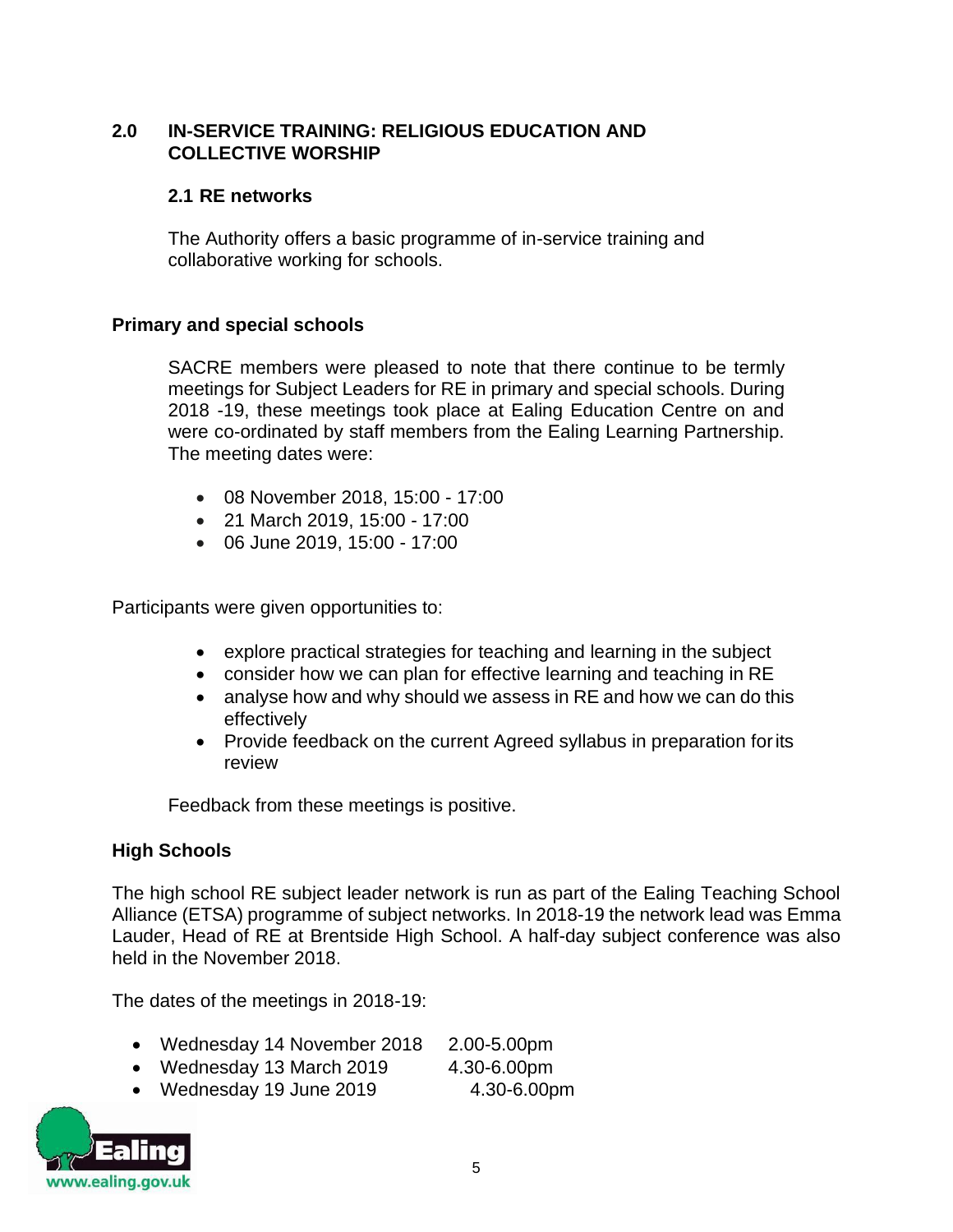# **3.0 COMPLAINTS**

No complaints on either Religious Education or Collective Worship were referred to SACRE for investigation in the year 2018 – 19.

# **4.0 COLLECTIVE WORSHIP**

#### **4.1 Determinations**

A list of schools which have been granted Determinations will be found in Annex B.

#### **4.2 Determination application information**

During 2018-9 the information for schools on applying for a determination was reviewed and updated with input from SACRE members Dr Marianne Izen and Mr Oliver Murphy. Information on the school visit by SACRE members was incorporated into an application pack for maintained schools. Information on the process was academies was also researched and included on the Ealing Grid for Learning website: [Determination](https://eur02.safelinks.protection.outlook.com/?url=https%3A%2F%2Fwww.egfl.org.uk%2Fschool-effectiveness%2Fcurriculum%2Fcurriculum-subjects%2Freligious-education%2Freflection%2Fdeterminations&data=02%7C01%7C%7Cfe8747460b3a4aa71d4208d567ca9196%7C84df9e7fe9f640afb435aaaaaaaaaaaa%7C1%7C0%7C636529042075386978&sdata=ZCYH%2FpySvz1vu5NZODu%2FvrYsHGBOpXdE3PgkF%2FkUlLA%3D&reserved=0)

#### **4.3 Determination Renewals**

The following determination renewals were granted during the academic year 2018-19:

• Dairy Meadow Primary School

# **5.0 MATTERS CONSIDERED BY SACRE**

The following matters were among those considered by SACRE in the year 2018 - 19.

- SACRE members reflected on the RE Council of England and Wales' Commission on Religious Education: Interim Report and made a detailed response to its key recommendations
- the NATRE report 'The State of the Nation: A report on Religious Education in Secondary Schools in England' and its implications for schools in LB of Ealing
- determination applications for several schools and how to offer more support to those going through this process.

# **6.0 LINKS WITH OTHER BODIES**



The LB of Ealing SACRE is affiliated to The National Association of SACREs (NASACRE). Login details for the NASACRE website can be obtained from the Clerk to SACRE.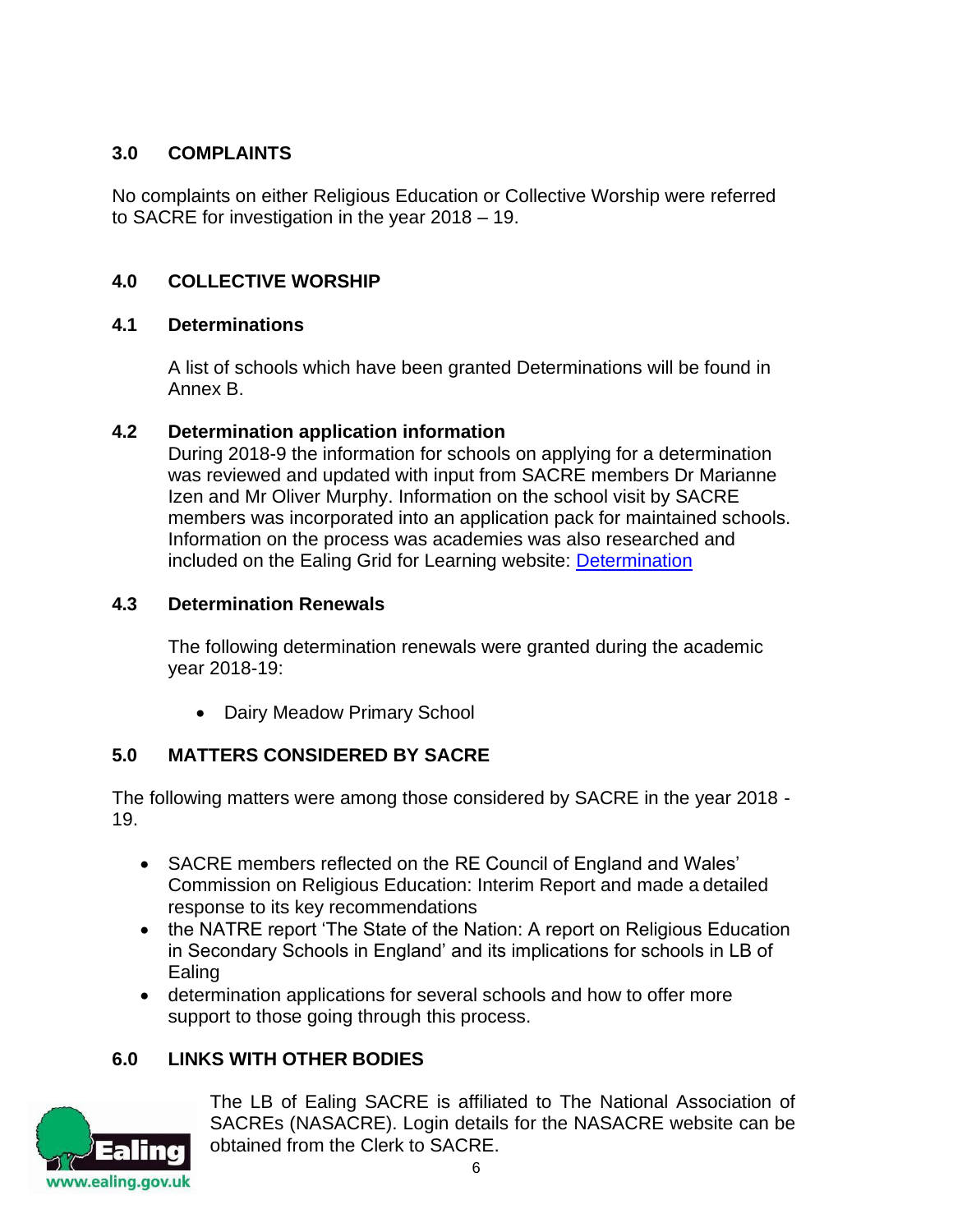Dr Elizabeth Day, member of SACRE (Teachers Association Group) attended the NASACRE AGM and Conference at The DoubleTree by Hilton Hotel in Manchester on 22<sup>nd</sup> May 2019. The theme of this year's event was: **Cohesive Communities and Effective Partnerships; RE Near and Far (Local, National, Global)**.

Full details and copies of the relevant presentations can be found at: [http://www.nasacre.org.uk/conference-and-agm/2019/2019-papers-and](https://protect-eu.mimecast.com/s/fCaPC76NYSZxmODt85EFI?domain=nasacre.org.uk)[materials](https://protect-eu.mimecast.com/s/fCaPC76NYSZxmODt85EFI?domain=nasacre.org.uk)

The login details may be required to access these presentations.

The first key note speaker was Peter Bull from Alsop High School in Liverpool. He spoke about how SACREs can transform schools to become beacons of hope. Professor Julian Stern was the second key note speaker. He is Professor of Religion and Education at the University of York St. John and focused on uncertainty and mortality which he defined as the two 'stubborn particulars' of RE for cohesive communities.

Dr Day reported on the conference to Ealing SACRE at the meeting on  $13<sup>th</sup>$ June 2019.

The SACRE Consultant is a member of the NASACRE Executive Group.

The SACRE Consultant is also a member of many other RE professional bodies and shares information from them at SACRE Meetings.

#### **7.0 CHANGES IN MEMBERSHIP**

Cllr Tariq Mahmoud appointed as chair in June 2018 continued as chair of SACRE in 2018-19.

Lesley Prior, RE Adviser for Community Schools at the London Diocesan Board for Schools was on extended leave during 2018-19 and so was not available to support the work of SACRE as SACRE consultant this year.

#### **8.0 SACRE CONTACT OFFICERS 2018-19**

Angela Doherty, Ealing Learning Partnership, Quality & Partnerships Lead 11-19 (Local Authority Adviser) [Adoherty@ealing.gov.uk](mailto:Adoherty@ealing.gov.uk) Paula Portas, Democratic Services Officer [PortasP@ealing.gov.uk](mailto:PortasP@ealing.gov.uk)

#### **9.0 MEETINGS**

Meetings of SACRE were held on:

- **31st October 2018** at Ealing Town Hall
- **27th February 2019** at Ealing Town Hall
- **13th June 2019** at The Atrium, Perceval House

The Local Authority Adviser, the Chair, the Clerk met between meetings where and when necessary.

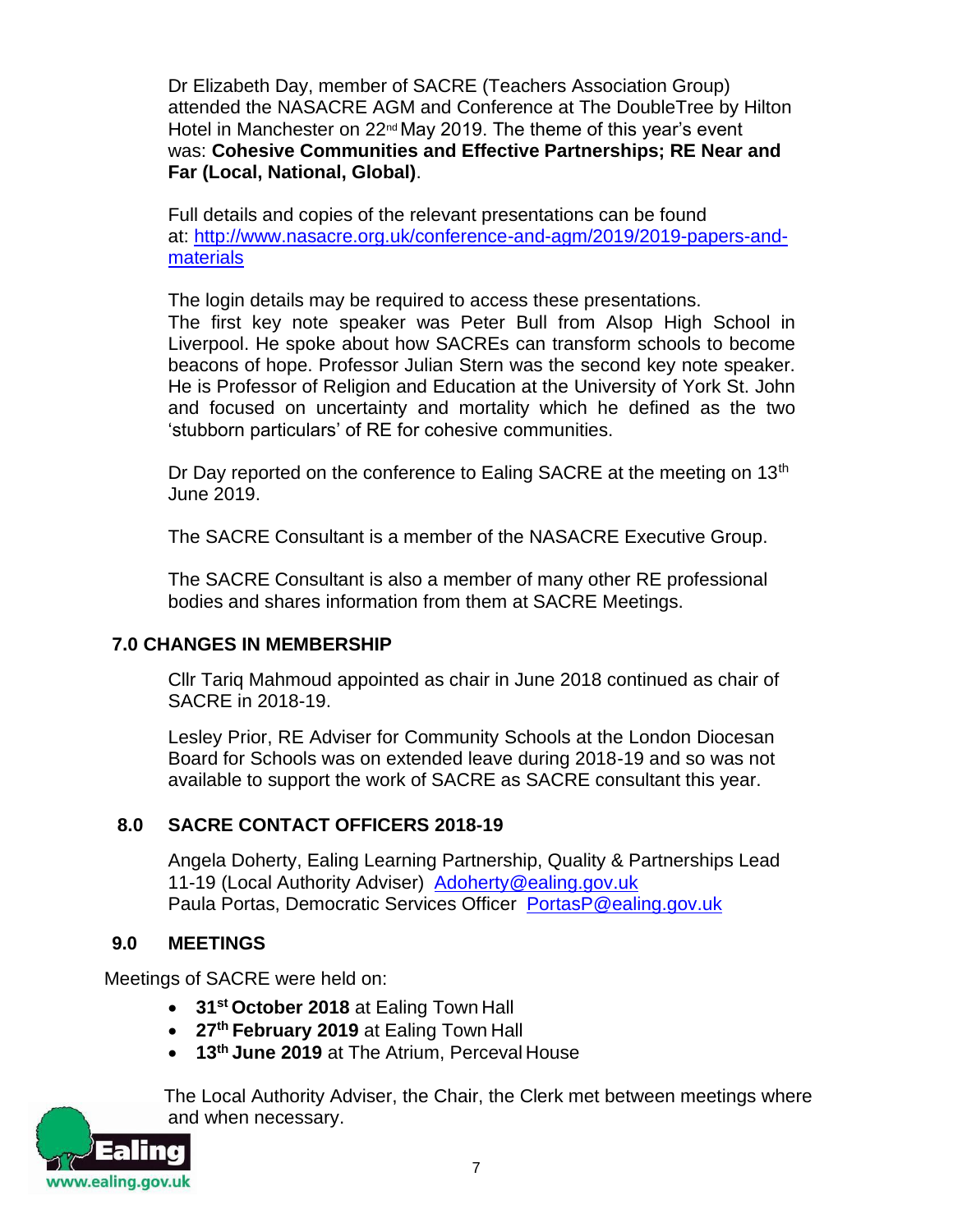#### **ANNEX A: LONDON BOROUGH OF EALING STANDING ADVISORY COUNCIL ON RELIGIOUS EDUCATION 2018-2019**

#### **MEMBERSHIP 2018-19: May 2018-May 2019**

#### **LA Group**:

Cllr Tariq Mahmood (Chair of SACRE and LA group from May 2018) Cllr Anthony Kelly (Chair of SACRE and LA group until May 2017) Cllr Tej Ram Bagha Cllr Abdullah Gulaid (until May 2017) Cllr Swarn Singh Kang Cllr Sanjai Kohli Cllr Mrs Seema Kumar (until May 2017) Cllr David Millican Cllr Aysha Raza Cllr Munir Ahmed (from May 2017) Cllr Roz Reece (from May 2017)

#### **Church of England Group**:

Rev Karen Greenidge Rev Laurence Hillel Dr Peter Hounsell Mr Graham Marriner Ms Christine Sawyer

#### **Other Faiths Group:**

| African Caribbean Church           | 1 vacancy                              |
|------------------------------------|----------------------------------------|
| Baha'i                             | Ms Nadine Sayir                        |
|                                    | Mr Samuel Lyle                         |
| <b>Buddhist</b>                    | Dr C Amarasinghe (until June 2017)     |
|                                    | Mr Luxman Dissanayake (from June 2017) |
| <b>Free Church Federal Council</b> | <b>Mrs Marion McNeil</b>               |
| Hindu                              | Mr Rabindra Pathak                     |
| Humanist                           | Ms Kath Richardson (Chair of group)    |
| West London Humanist & Secularist  | Mr Oliver Murphy                       |
| Jewish                             | Dr Marianne Izen                       |
| Islam - Sunni                      | <b>Mr Sikander Minhas</b>              |
| Islam-Discover Islam               | Mr Naif Sheikh                         |
| Liberal Jewish                     | Mr Simon Motz (from September 2017)    |

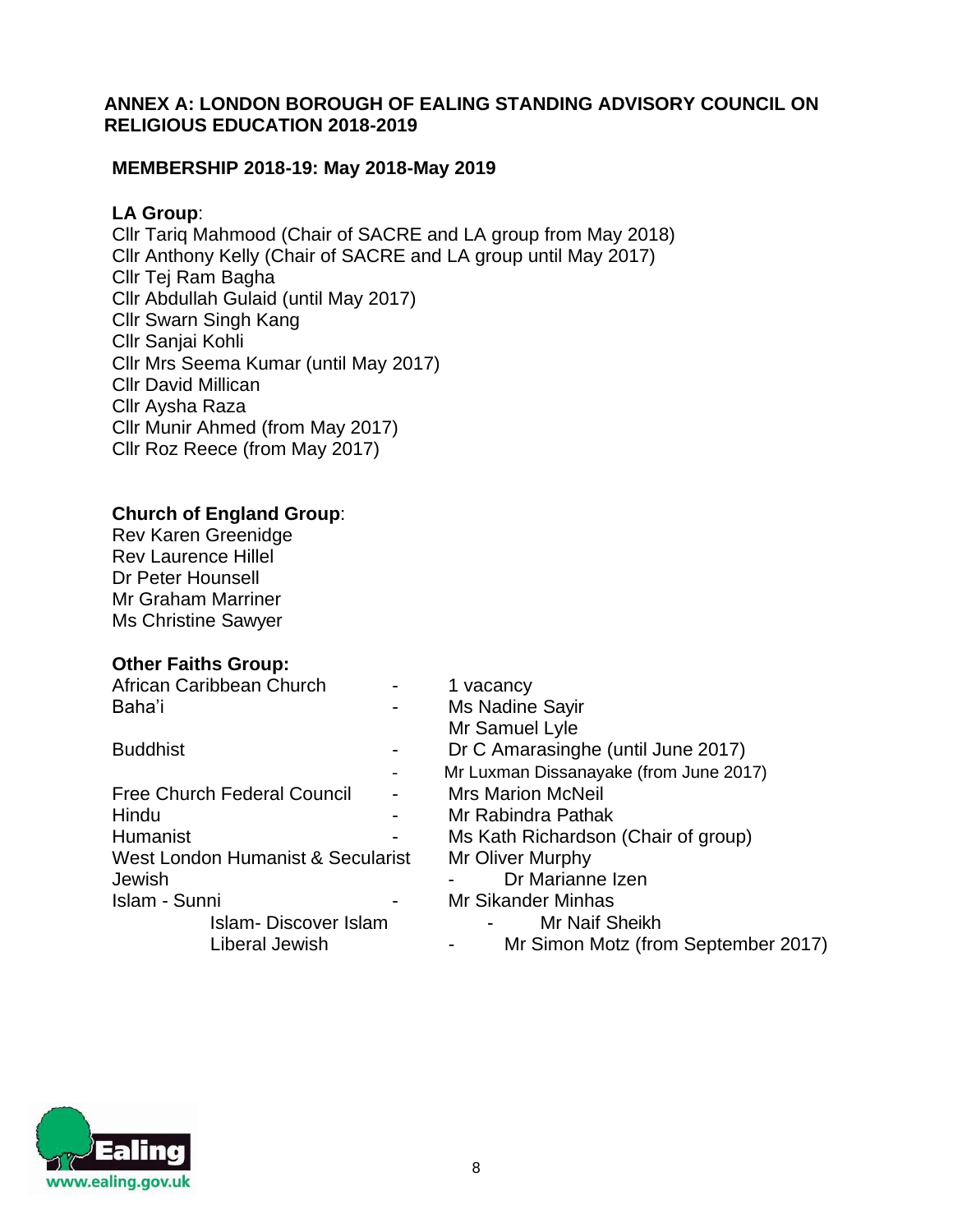| Ramgarhia Sabha                |                | Mrs Barjinder Lall<br>Mrs P Pank |
|--------------------------------|----------------|----------------------------------|
| <b>Roman Catholic</b>          | $\blacksquare$ | Ms Kim Burke                     |
| <b>Sikh Missionary Society</b> | $\blacksquare$ | Vacancy                          |
| Sri Guru Ravi Dasia Sabha      |                | Mr S K Dhanda                    |
| United Reformed Church         | -              | 1 vacancy                        |
| Valmiki                        |                | 1 vacancy                        |

# **Teachers Association Group**:

- Mr Glen Burchell Ms Helen O'Neill (Chairman of Group) - Dr Liz Day (Vice-chair of SACRE) PAT Mr Kris Bolt Ms Naheed Mir

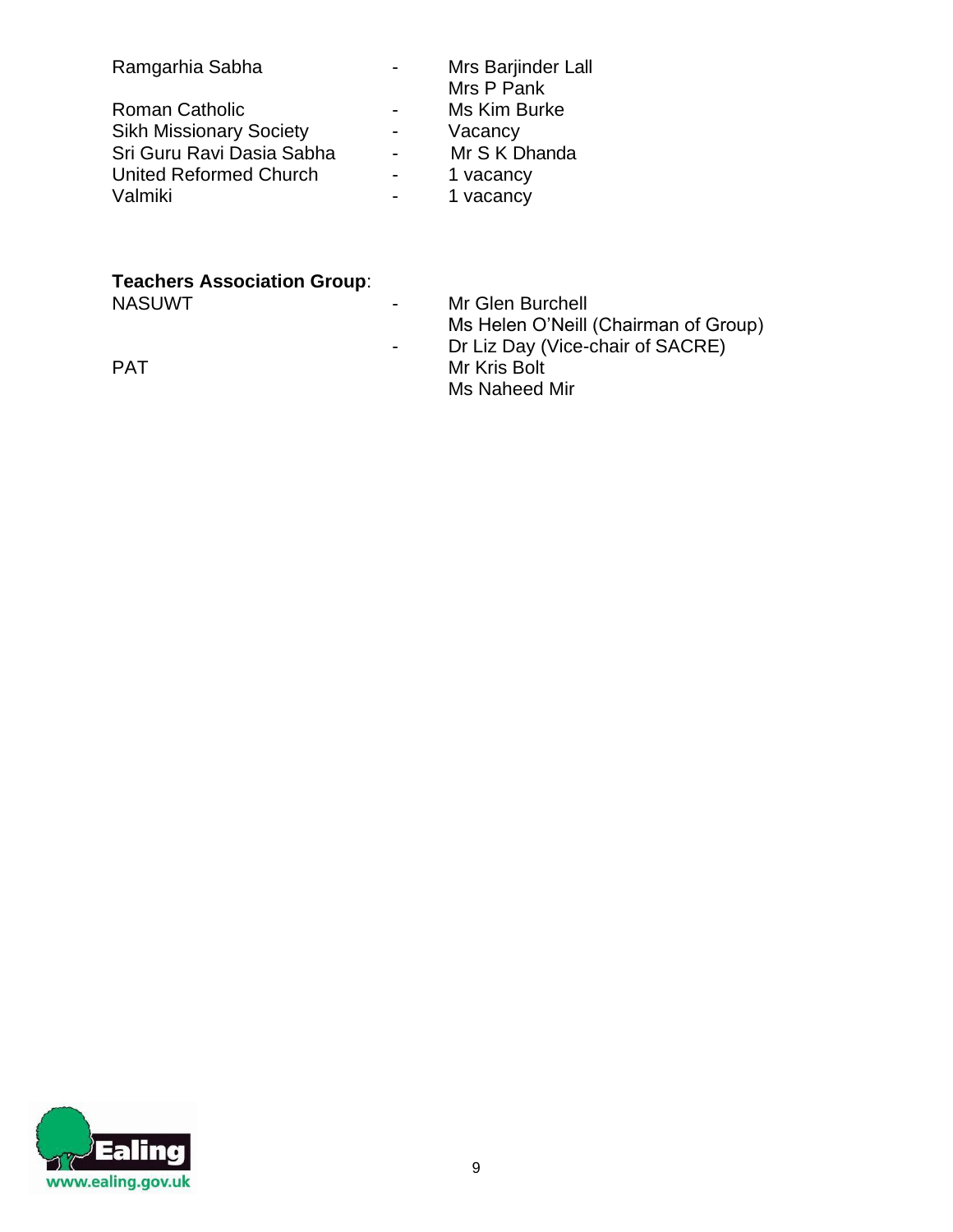# **Annex B Ealing SACRE: Schools granted determinations February 2019**

| <b>School</b>            | <b>Phase</b> | <b>Determinatio</b><br>n granted | Date of<br>renewal | Date of<br>renewal | Date of<br>renewal | Date of<br>renewal | Date of<br>renewal | Date of<br>renewal | Date of<br>expiry | <b>School to</b><br>be notified                                      | <b>Comments</b>                                                       |
|--------------------------|--------------|----------------------------------|--------------------|--------------------|--------------------|--------------------|--------------------|--------------------|-------------------|----------------------------------------------------------------------|-----------------------------------------------------------------------|
| Expired - not<br>renewed |              |                                  |                    |                    |                    |                    |                    |                    |                   |                                                                      |                                                                       |
| Beaconsfield<br>Primary  | Primary      | 20.11.1989                       | 24.11.94           | 08.02.02           | 06.06.07           |                    |                    |                    | 05/06/12          | 16.10.14<br>10.05.17<br>16.06.17<br>29.11.17                         | $\overline{N}$<br>response to<br>letter Dec<br>17 - referred<br>to JL |
| <b>North Primary</b>     | Primary      | 20.11.1989                       | 21.03.95           | 6.7.00             | 12.09.05           | 15.06.11           |                    |                    | 14/06/16          | 05.02.16<br>10.06.16<br>01.11.16<br>10.05.17<br>16.06.17<br>29.11.17 | No<br>response to<br>letter Dec<br>17 - referred<br>to JL             |
| 2018-19 academic<br>year |              |                                  |                    |                    |                    |                    |                    |                    |                   |                                                                      |                                                                       |
| Dairy Meadow<br>Primary  | Primary      | 29.06.1993                       | 06.07.00           | 12.09.05           | 14.01.14           | 31.10.18           |                    |                    | 31.10.23          | Completed                                                            |                                                                       |
| 2019-20 academic<br>year |              |                                  |                    |                    |                    |                    |                    |                    |                   |                                                                      |                                                                       |
| Hambrough<br>Primary     | Primary      | 21.03.1995                       | 18.07.02           | 17.06.09           | 15.10.14           |                    |                    |                    | 14/10/19          | Spring 2019                                                          |                                                                       |
| <b>Allenby Primary</b>   | Primary      | 05.02.2004                       | 29.01.15           |                    |                    |                    |                    |                    | 28/01/20          | Summer<br>2019                                                       |                                                                       |
| <b>Stanhope Primary</b>  | Primary      | 17.06.2015                       |                    |                    |                    |                    |                    |                    | 06/06/20          | Autumn<br>2019                                                       |                                                                       |
| Featherstone<br>Primary  | Primary      | 06.03.1990                       | 29.06.93           | 02.12.99           | 09.06.10           | 17.06.15           |                    |                    | 16/06/20          | Autumn<br>2019                                                       |                                                                       |
| 2020-21 academic<br>year |              |                                  |                    |                    |                    |                    |                    |                    |                   |                                                                      |                                                                       |
| Lady Margaret<br>Primary | Primary      | 19.06.89                         | 29.06.93           | 02.12.99           | 12.09.05           | 09.06.10           | 14.10.15           |                    | 13/10/20          | Spring 2020                                                          |                                                                       |